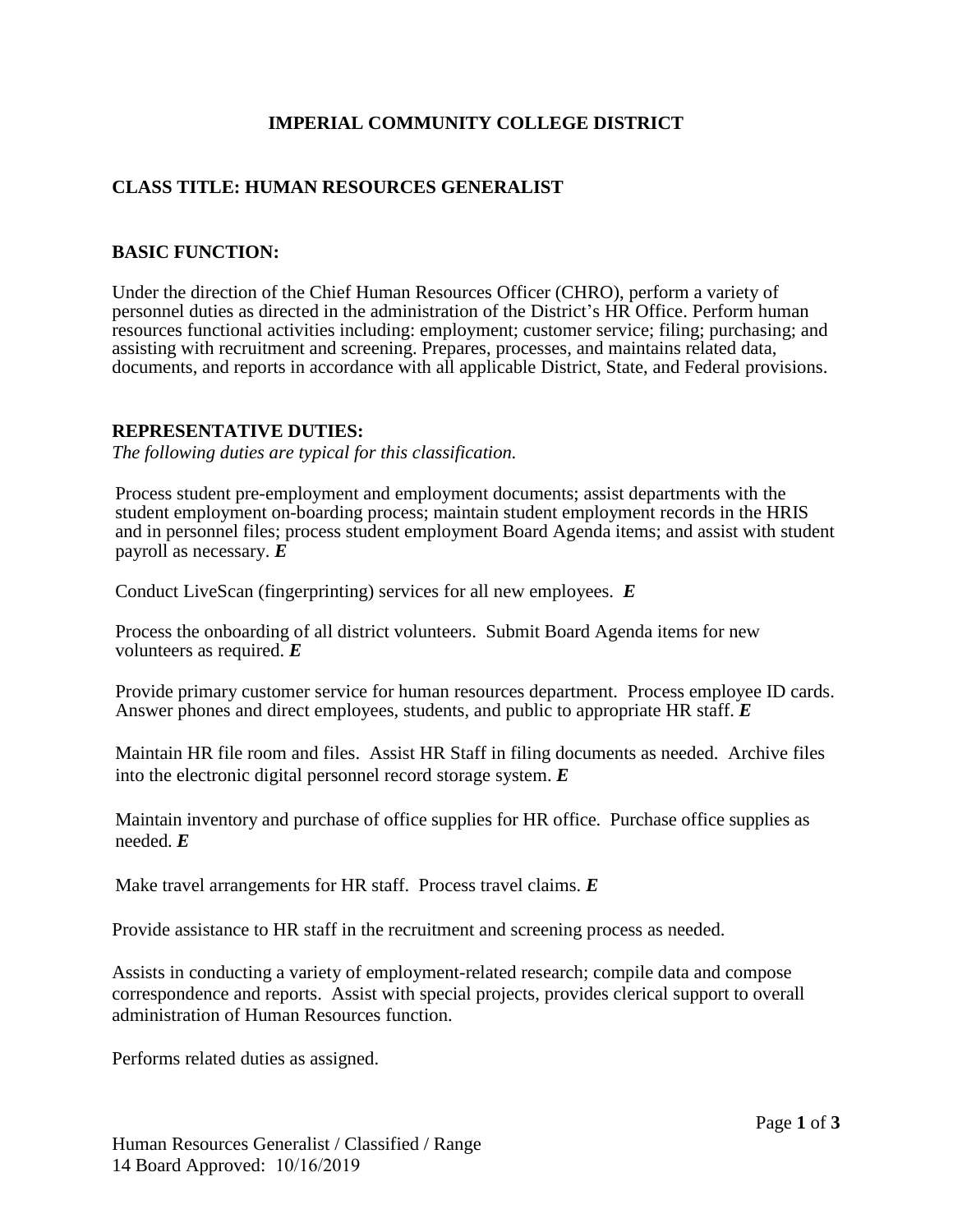# **KNOWLEDGE AND ABILITIES:**

## **Knowledge of:**

- District policies regarding student employment.
- Basic math computations
- Interpersonal skills such as tact, patience and courtesy.
- Operation of a computer and assigned software.
- Record-keeping techniques.
- Oral and written communication skills.
- Modern human resources office functions, practices, and procedures.
- HRIS and payroll systems.

#### **Ability to:**

- Effectively use time management principals and balance competing priorities.
- Take initiative and exercise appropriate discretion.
- Learn, interpret and apply rules, regulations and policies regarding human resources.
- Establish and maintain cooperative and effective working relationships with others.
- Communicate effectively both orally and in writing.
- To complete assignments within specified deadlines accurately and efficiently.
- Work confidentially with discretion.

**EDUCATION AND EXPERIENCE:** Graduation from high school or equivalent and two years of administrative/clerical experience.

# **WORKING CONDITIONS:**

## ENVIRONMENT:

Office environment.

#### PHYSICAL DEMANDS:

Incorporated within one or more of the previously mentioned essential functions of this job description are essential physical requirements. The chart below indicates the percentage of time spent on each of the following essential physical requirements.

1. Seldom = Less than 25 percent 3. Often = 51-75 percent 2. Occasional  $= 25-50$  percent 4. Very Frequent  $= 76$  percent and above 4 a. Ability to work at a desk, conference table, or in meetings of various configurations. 1 b. Ability to stand for extended periods of time. 4 c. Ability to sit for extended periods of time. d. Ability to see for the purpose of reading printed matter.